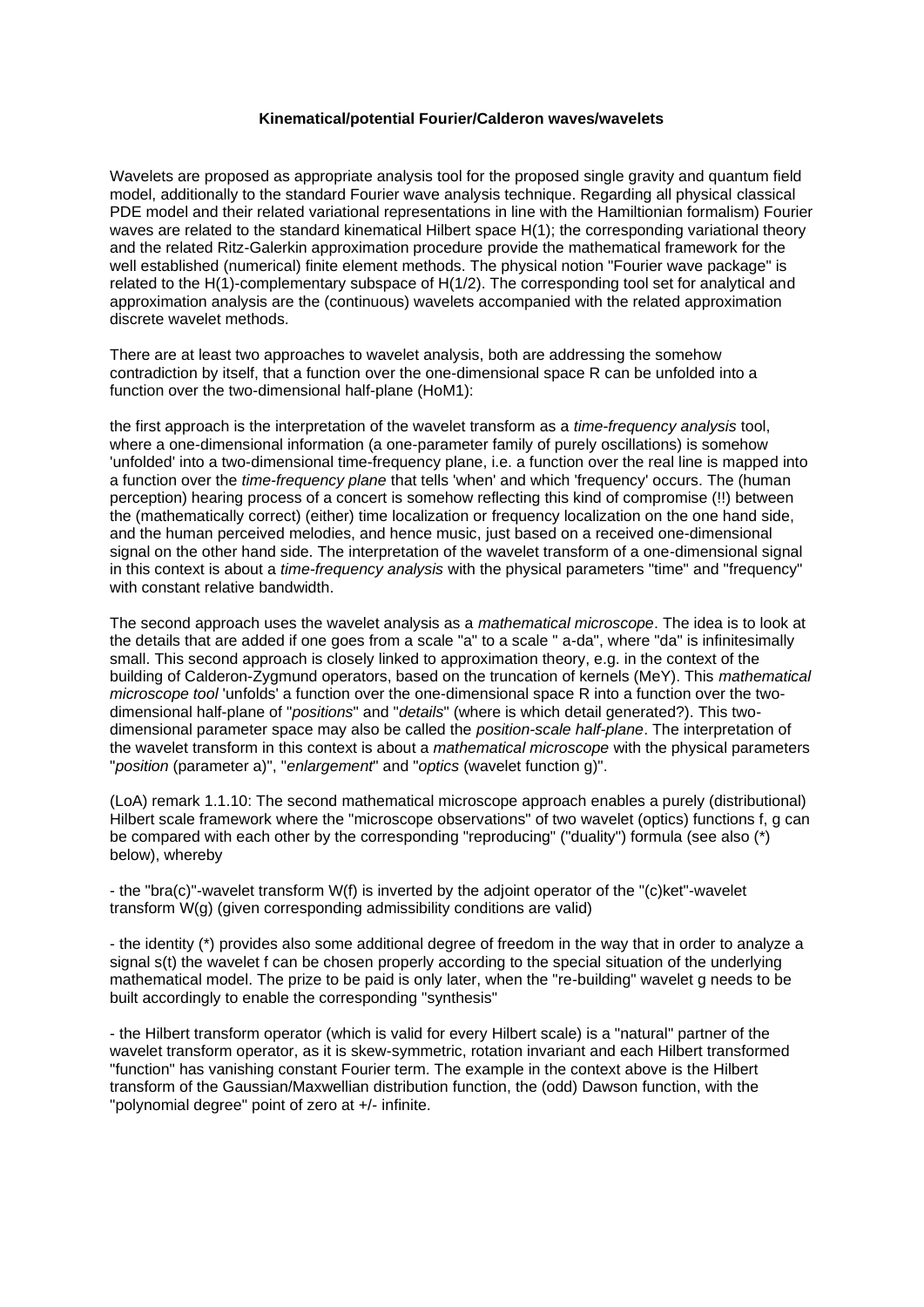## **Further details**

The sine and cosine functions have unbounded support and they do not vanish at infinity. Their spectra are very local consisting of a finite sum of Dirac measures. Conversely, if one use approximations based on finite sum of Dirac measures the spectrum of the corresponding basis "functions" (which is basically the (cosine(x\*s) + i \* sine(x\*s) function) does not vanishes at infinity in the frequency domain.

The wavelet concept is trying to overcome this issue, while basically looking for an orthogonal basis of a Hilbert space (e.g.  $L(2)=H(0)$  or  $H(-1/2)$ ), constructed from a unique generation function g (the scaling function), via translation, dilation and linear combinations, whereby g can be localized in x (space variable) and s (Fourier variable). The admissibility condition for a wavelet governs the behavior of the wavelets in the neighborhood of the frequency zero. The (wavelet) admissibility condition is obviously related to the  $H(-1/2)$  Hilbert space norm in case of space dimension m=1.

We note that the hypothesis that a function g has compact support is essential to become a wavelet. Otherwise, it can be shown that there are infinitely supported solutions of the corresponding scaling equation. For instance, the Hilbert transform of the function g satisfies the scaling recursion whenever g does.

We further note the two fundamental examples of universal scaling functions (scaling functions for every rank), the sinc and the Haar scaling functions, which are Fourier transforms of each other.

The wavelet transform  $W(q)(v)$  of a function v with respect to a wavelet function q is an isometric mapping, whereby the corresponding adjoint operator is given by the inverse wavelet transform on its range. Let u, v denote two elements of a Hilbert space with inner product  $(u,v)$ , let  $((*,))$  denote the inner product of the Hilbert space H(-1/2). Let further f,g denote two wavelets with bounded inner product  $((f,g))$  and let  $(((*,^*))$  denote the inner product of the corresponding wavelet transforms  $W(f)(u)$ ,  $W(g)(v)$  with respect to the underlying Haar measure. Then (up to a constant) it holds

(\*)  $((W(f)(u), W(g)(v)))) = ((f,g)) * (u,v)$ .

This identity (in combination with the below) enables a combined wave-wavelet ((H(0),H(-1)) concept for analysis of the  $H(-1/2) = H(0) * H(0)$  (ortho) framework, whereby in this specific case it holds  $(u,v):=((u,v))$ .

In (PaR) the wavelet transform for a class of distributions is provided, whereby the corresponding inversion formula is established by interpreting convergence in a weak distributional sense. In the context of above we note that  $log2(sin(x/2))$  (with its corresponding 1st and 2nd derivatives, the cot(x) and the  $1/(sin(x)*sin(x))$  functions) is a  $L(2)$  function fulfilling the admissibility condition.

The Gaussian function stands out since it minimizes the Heisenberg uncertainty principle (DaS). The corresponding windowed Fourier (integral) transform is e.g. applied in quantum physics, where it is used for defining and investigating coherent states. It is related to the Weyl-Heisenberg group, while the corresponding wavelet (integral) transform is related to the affine group. In other words, from a group theory perspective windowed Fourier transforms and wavelet transforms are identical.

The wavelet mother function, which is directly connected to the Gaussian function (which is not a wavelet) is the Mexican hat function. It is basically the second derivative of the Gaussian function. In (DaS) a new interpretation of the Mexican hat function is provided: it can be interpreted as a minimizing function of an uncertainty principle, in case its rotation invariant form "A" has a certain form/representation.

The affine-linear group (where each element of that group has two components, while the Weyl-Heisenberg group has three components) of unitary operators equipped with the Haar measure is locally compact, i.e. the group multiplication and the inverse operation of the group are continuous mappings. For local compact groups there is an orthogonality relationship valid, which provides the common group theoretical denominator of windowed Fourier and wavelet transforms (GrA).